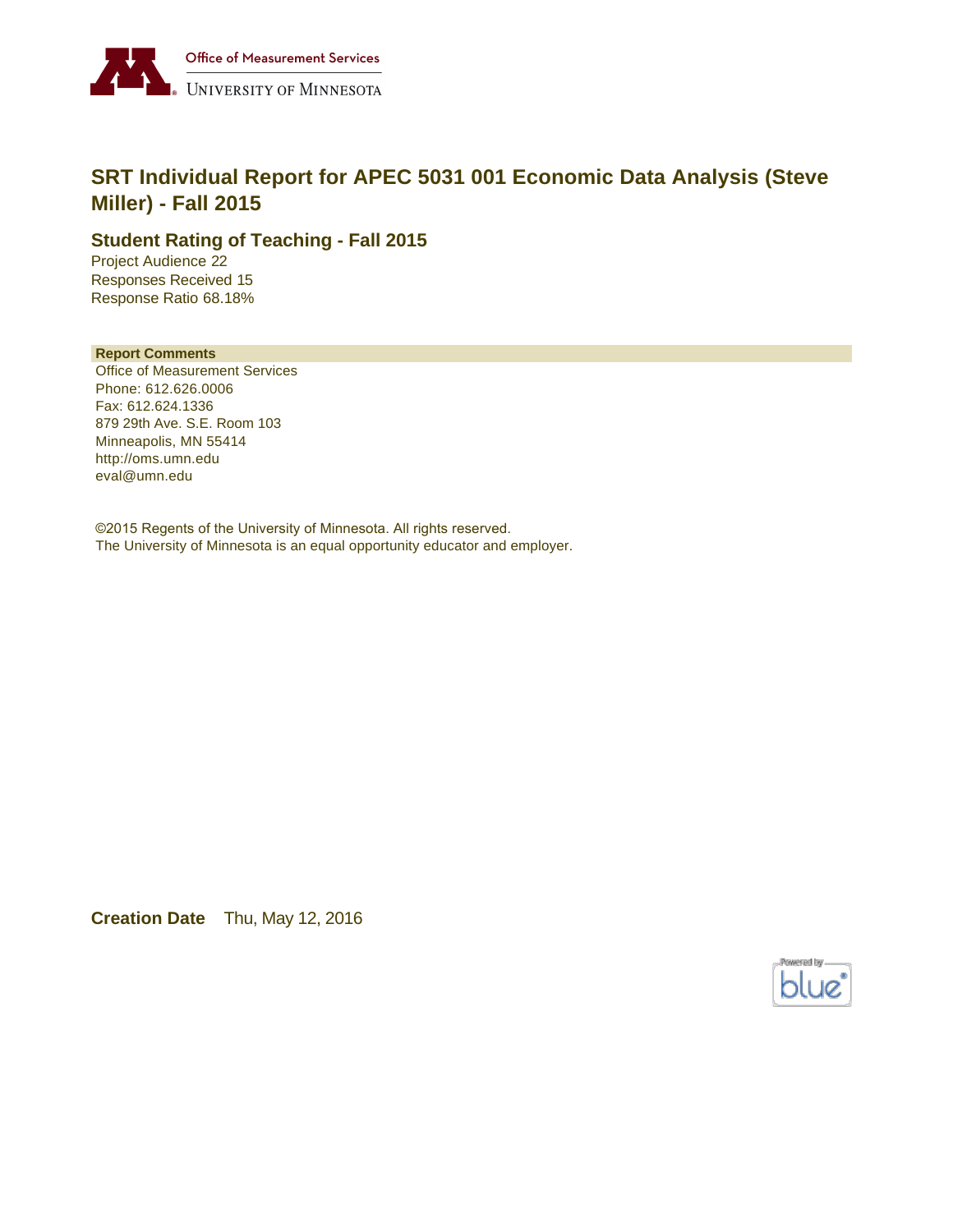#### **Letter from the Director**

In April 2014, the University Senate approved the updated Student Rating of Teaching (SRT) form. The SRT is expected to improve how teaching is assessed by students and help instructors better understand how they can improve their teaching. The SRT results are linked to the University's Student Learning Outcomes ([http://www.slo.umn.edu\)](http://www.slo.umn.edu).

The updated Student Rating of Teaching is divided into two major sections and two supplemental questions:

- Section 1: Instructor Ratings This section contains five questions for students to rate their instructor and an open-ended question: "What did the instructor do that most helped your learning?"
- Section 2: Course Ratings This section contains six questions for students to rate their course and an open-ended question: "What suggestions do you have for improving this course?"
- Supplemental Questions
	- Did you take this course because it was required or was an elective?
	- How would you rate the physical environment in which you take this class, especially the classroom facilities, including your ability to see, hear, concentrate and participate?

Included in this report are summary statistics for the five Instructor items, the six Course items and the two Supplemental items. If students were administered the online version of the SRT, their specific responses to the open-ended questions are also provided with this summary report.

Beginning Spring Semester 2015, SRT reports will be generated regardless of class size and provided to instructors and Department Chairs/Heads. Please be aware that reports based on small sample sizes need to be interpreted with caution.

For a fuller interpretation of the items and suggestions for improving instruction, please refer to the SRT User's Manual. This Manual, as well as other very useful SRT information, may be found at the SRT website:<http://oms.umn.edu/srt>. For an updated list of training resources, workshops and other sources for instructional support, you may also contact the Center for Teaching and Learning (CTL) (<http://www1.umn.edu/ohr/teachlearn>).

Thank you.

America

Thomas E. Dohm, Ph.D.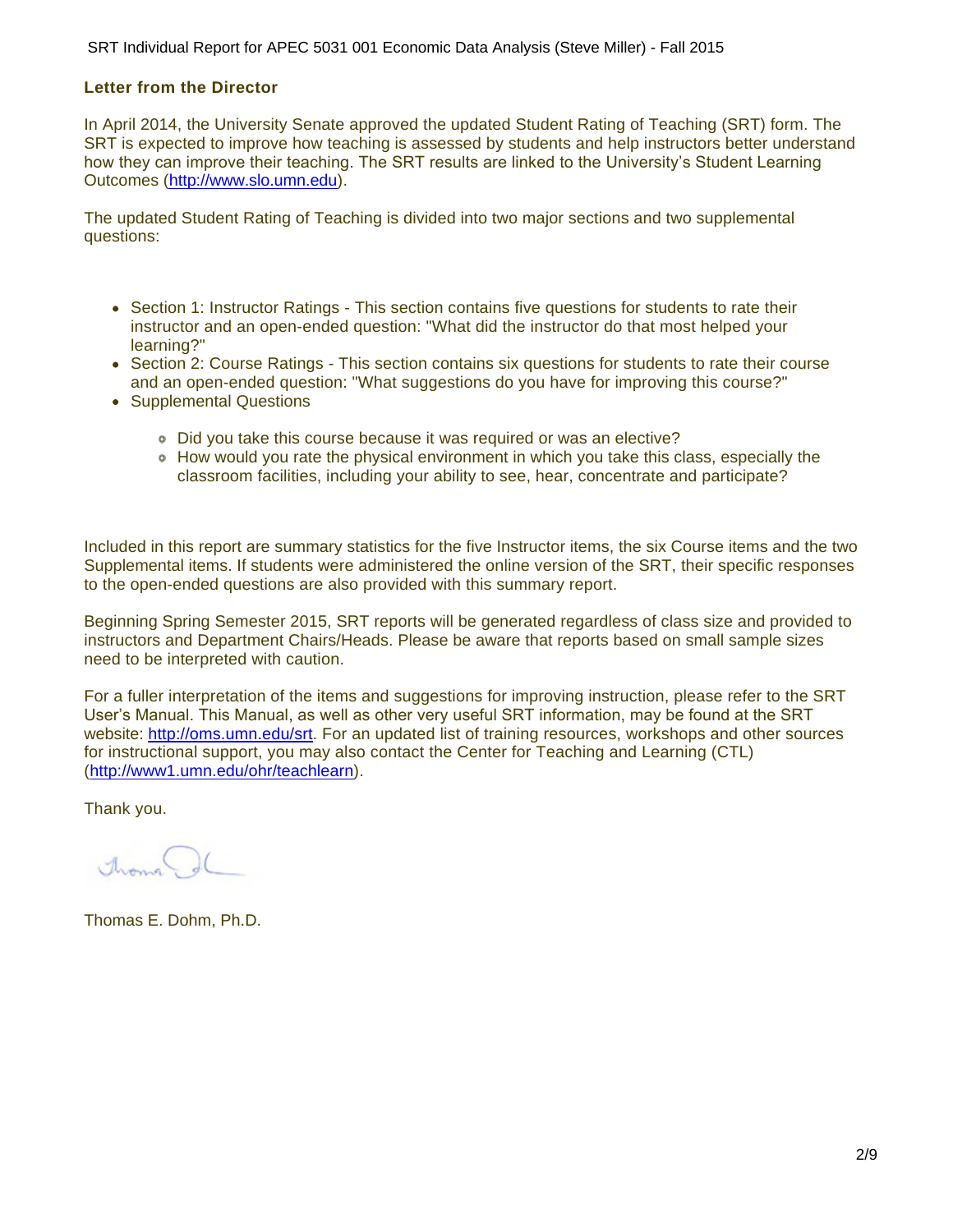# **Instructor Items Carefully read each statement and select a response: - Score**

| <b>Overall</b>                                                                       | Mean 5.83<br>0.00 | 1.00 | 2.00 | 3.00 | 4.00 | 5.00 | 6.00 |
|--------------------------------------------------------------------------------------|-------------------|------|------|------|------|------|------|
| 1. The instructor was well prepared<br>for class.                                    | Mean 5.80-        |      |      |      |      |      |      |
| 2. The instructor presented the                                                      | 0.00              | 1.00 | 2.00 | 3.00 | 4.00 | 5.00 | 6.00 |
| subject matter clearly.                                                              | Mean 5.67         |      |      |      |      |      |      |
|                                                                                      | 0.00              | 1.00 | 2.00 | 3.00 | 4.00 | 5.00 | 6.00 |
| 3. The instructor provided feedback<br>intended to improve my course<br>performance. | Mean 5.87         |      |      |      |      |      |      |
|                                                                                      | 0.00              | 1.00 | 2.00 | 3.00 | 4.00 | 5.00 | 6.00 |
| 4. The instructor treated me with<br>respect.                                        | Mean 5.93         |      |      |      |      |      |      |
|                                                                                      | 0.00              | 1.00 | 2.00 | 3.00 | 4.00 | 5.00 | 6.00 |
| 5. I would recommend this instructor<br>to other students.                           | Mean 5.87-        |      |      |      |      |      |      |
|                                                                                      | 0.00              | 1.00 | 2.00 | 3.00 | 4.00 | 5.00 | 6.00 |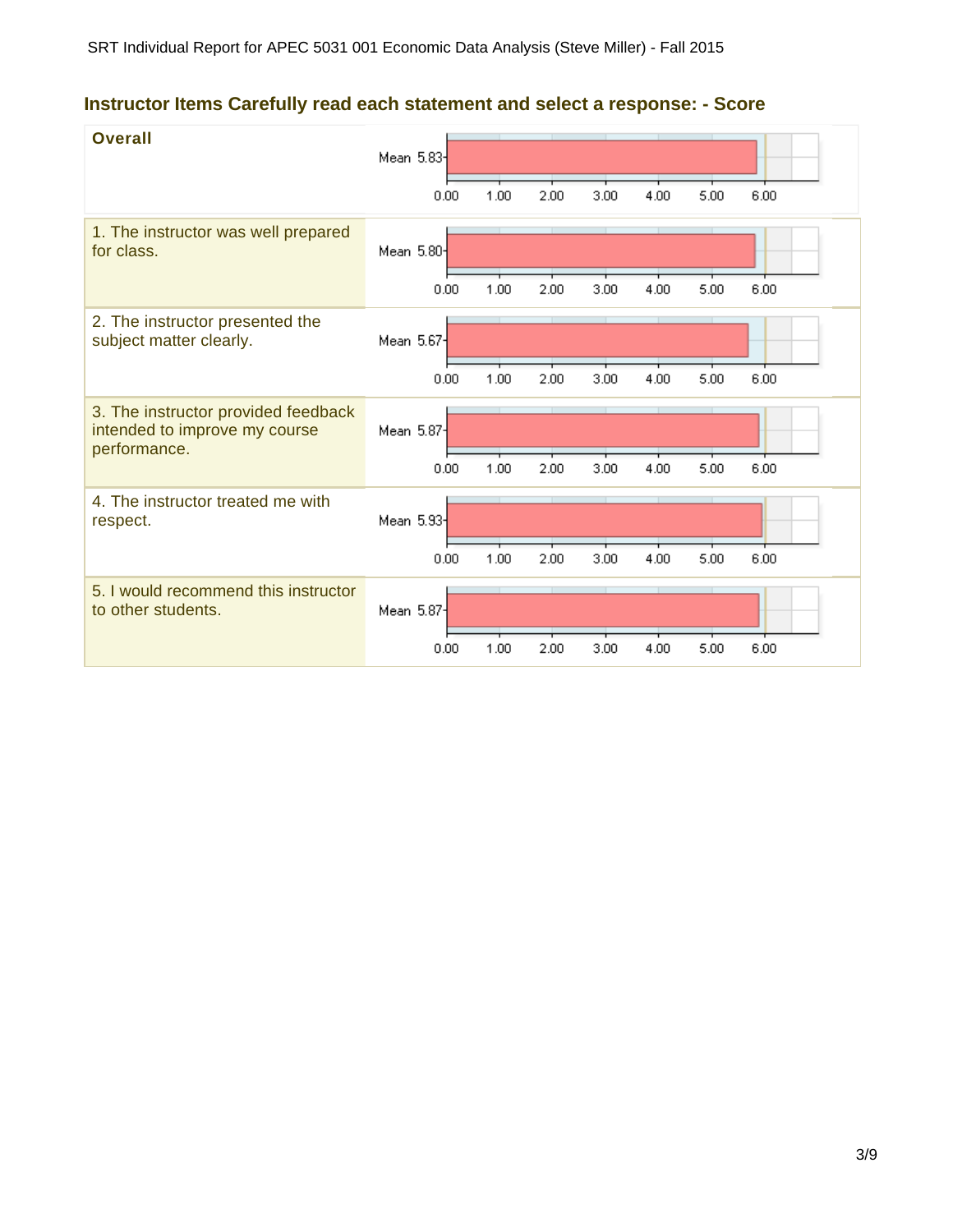### **Instructor Items Carefully read each statement and select a response: - Frequency**

1. The instructor was well prepared for class.

| 6 Strongly Agree      |    | 12 80.00% |    |     |      |
|-----------------------|----|-----------|----|-----|------|
| 5 Agree               | з  | 20.00%    |    |     |      |
| 4 Somewhat Agree      | 0  | 0.00%     |    |     |      |
| 3 Somewhat Disagree 0 |    | 0.00%     |    |     |      |
| 2 Disagree            |    | 0.00%     |    |     |      |
| 1 Strongly Disagree   | ο  | $0.00\%$  |    |     |      |
| Total                 | 15 |           | 0% | 50% | 100% |
|                       |    |           |    |     |      |

| <b>Statistics</b>         | <b>Value</b> |
|---------------------------|--------------|
| Mean                      | 5.80         |
| Median                    | 6.00         |
| <b>Standard Deviation</b> | $+/-0.41$    |

#### 3. The instructor provided feedback intended to improve my course performance.

| 6 Strongly Agree      |    | 13 86.67% |    |     |      |
|-----------------------|----|-----------|----|-----|------|
| 5 Agree               |    | 13.33%    |    |     |      |
| 4 Somewhat Agree      | 0  | 0.00%     |    |     |      |
| 3 Somewhat Disagree 0 |    | 0.00%     |    |     |      |
| 2 Disagree            |    | 0.00%     |    |     |      |
| 1 Strongly Disagree   | ο  | $0.00\%$  |    |     |      |
| Total                 | 15 |           | 0% | 50% | 100% |

| <b>Statistics</b>         | <b>Value</b> |
|---------------------------|--------------|
| Mean                      | 5.87         |
| Median                    | 6.00         |
| <b>Standard Deviation</b> | $+/-0.35$    |

5. I would recommend this instructor to other students.



| <b>Statistics</b>         | <b>Value</b> |
|---------------------------|--------------|
| Mean                      | 5.87         |
| Median                    | 6.00         |
| <b>Standard Deviation</b> | $+/-0.35$    |

2. The instructor presented the subject matter clearly.

| 6 Strongly Agree      |    | 11 73.33% |    |     |     |
|-----------------------|----|-----------|----|-----|-----|
| 5 Agree               |    | 20.00%    |    |     |     |
| 4 Somewhat Agree      | -1 | 6.67%     |    |     |     |
| 3 Somewhat Disagree 0 |    | 0.00%     |    |     |     |
| 2 Disagree            |    | 0.00%     |    |     |     |
| 1 Strongly Disagree   | n  | 0.00%     |    |     |     |
| Total                 | 15 |           | 0% | 50% | 00% |

| <b>Statistics</b>         | <b>Value</b> |
|---------------------------|--------------|
| Mean                      | 5.67         |
| Median                    | 6.00         |
| <b>Standard Deviation</b> | $+/-0.62$    |

#### 4. The instructor treated me with respect.

| 6 Strongly Agree      |    | 14 93.33% |    |     |      |
|-----------------------|----|-----------|----|-----|------|
| 5 Agree               |    | 6.67%     |    |     |      |
| 4 Somewhat Agree      | 0  | 0.00%     |    |     |      |
| 3 Somewhat Disagree 0 |    | 0.00%     |    |     |      |
| 2 Disagree            |    | 0.00%     |    |     |      |
| 1 Strongly Disagree   | 0  | $0.00\%$  |    |     |      |
| Total                 | 15 |           | 0% | 50% | 100% |

| <b>Statistics</b>         | Value     |
|---------------------------|-----------|
| Mean                      | 5.93      |
| Median                    | 6.00      |
| <b>Standard Deviation</b> | $+/-0.26$ |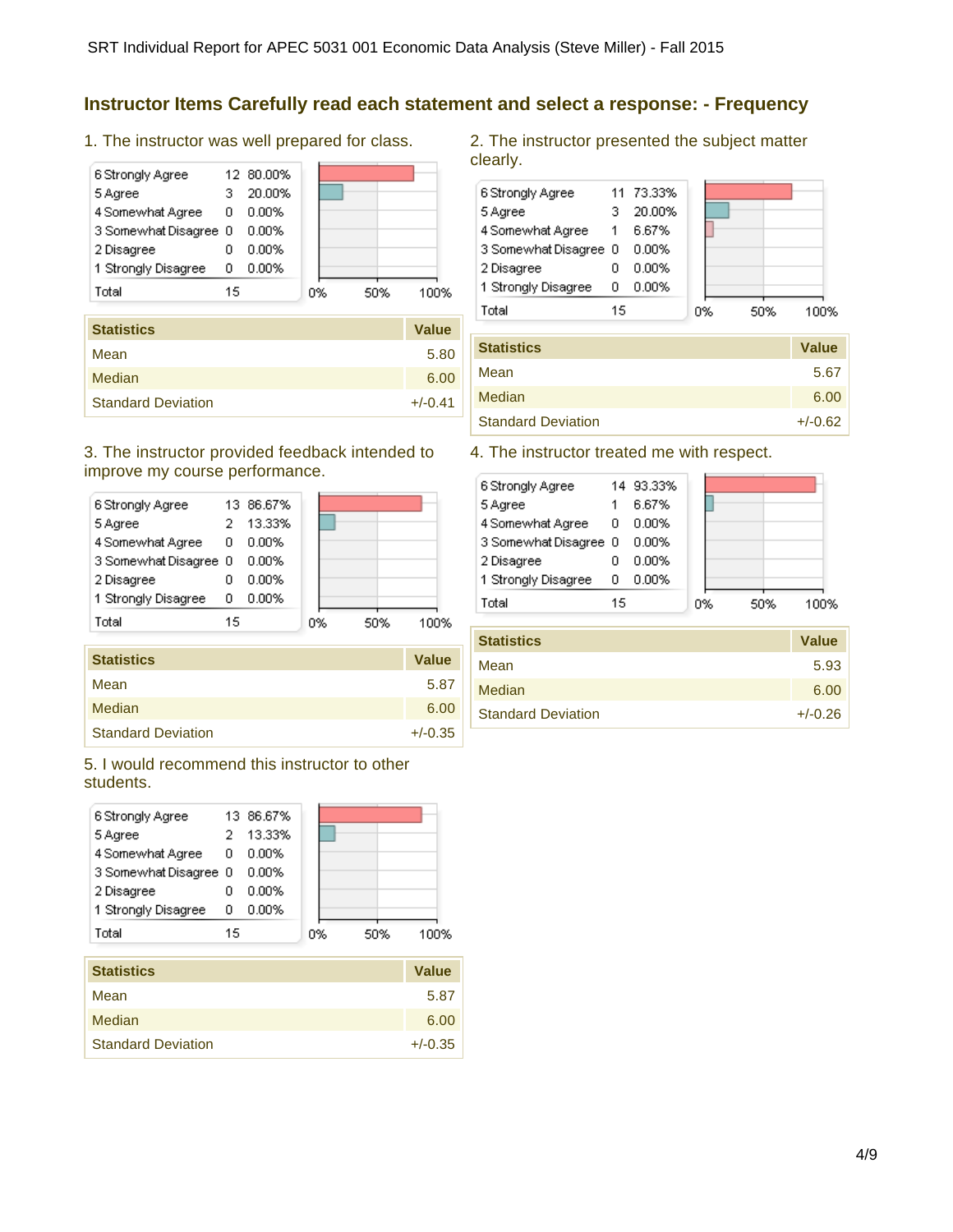### **Did you take this course because it was required or was it an elective?**

| Required<br>Required, but one of several choices 4 26.67% |    | 46.67% |    |     |      |
|-----------------------------------------------------------|----|--------|----|-----|------|
| Elective                                                  |    | 26.67% |    |     |      |
| Total                                                     | 15 |        | 0% | 50% | 100% |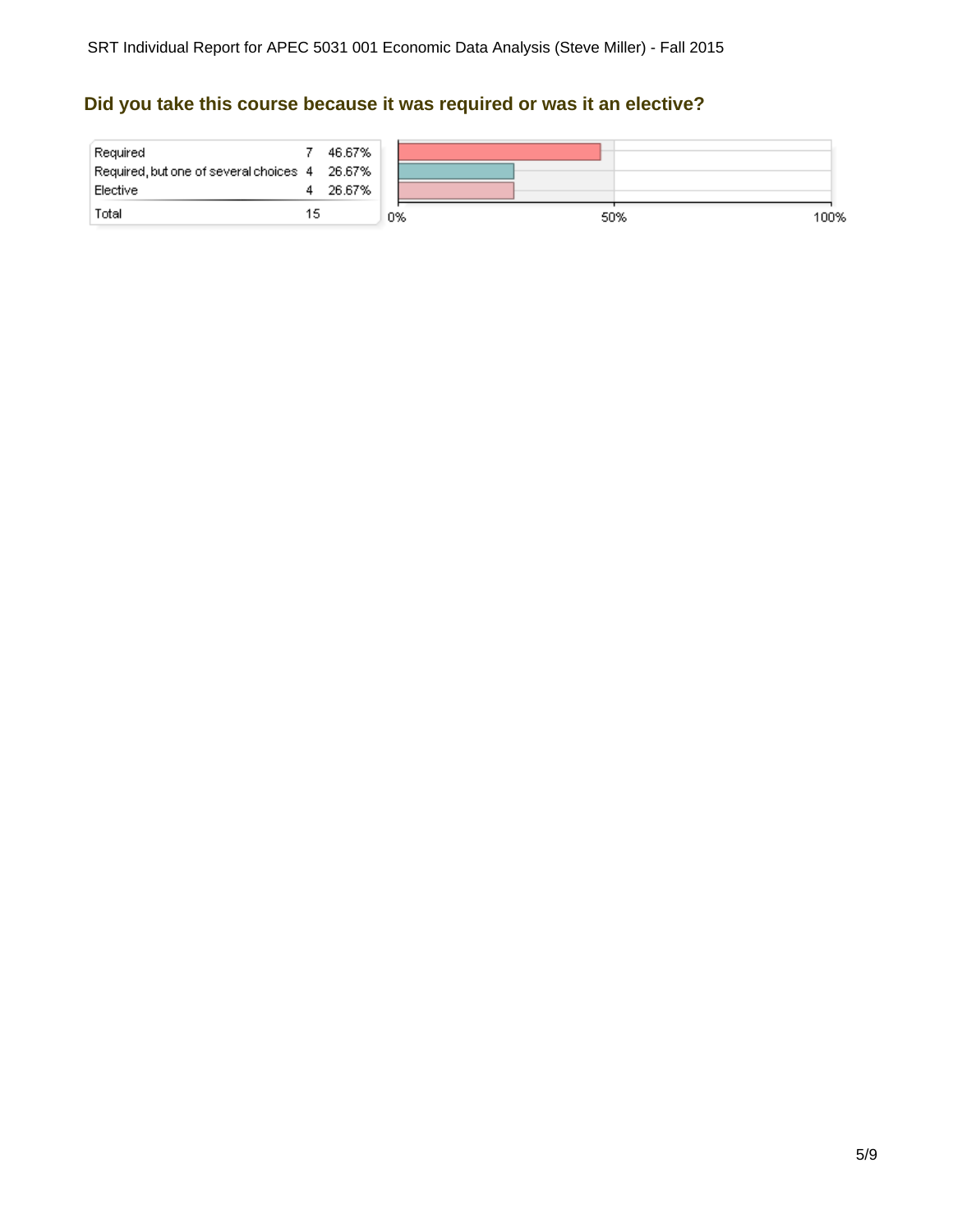# **Course Items Carefully read each statement and select a response: - Score**

| <b>Overall</b>                                                                           | Mean 5.52              | 0.00 | 1.00 | 2.00 | 3.00 | 4.00 | 5.00 | 6.00 |
|------------------------------------------------------------------------------------------|------------------------|------|------|------|------|------|------|------|
| 1. I have a deeper understanding of<br>the subject matter as a result of this<br>course. | Mean 5.67-             |      |      |      |      |      |      |      |
|                                                                                          |                        | 0.00 | 1.00 | 2.00 | 3.00 | 4.00 | 5.00 | 6.00 |
| 2. My interest in the subject matter<br>was stimulated by this course.                   | Mean 5.33              |      |      |      |      |      |      |      |
|                                                                                          |                        | 0.00 | 1.00 | 2.00 | 3.00 | 4.00 | 5.00 | 6.00 |
| 3. Instructional technology<br>employed in this course was<br>effective.                 | Mean 5.50              |      |      |      |      |      |      |      |
|                                                                                          |                        | 0.00 | 1.00 | 2.00 | 3.00 | 4.00 | 5.00 | 6.00 |
| 4. The grading standards for this<br>course were clear.                                  | Mean 5.60-             |      |      |      |      |      |      |      |
|                                                                                          |                        | 0.00 | 1.00 | 2.00 | 3.00 | 4.00 | 5.00 | 6.00 |
| 5. I would recommend this course to<br>other students.                                   | Mean 5.53 <sup>-</sup> |      |      |      |      |      |      |      |
|                                                                                          |                        | 0.00 | 1.00 | 2.00 | 3.00 | 4.00 | 5.00 | 6.00 |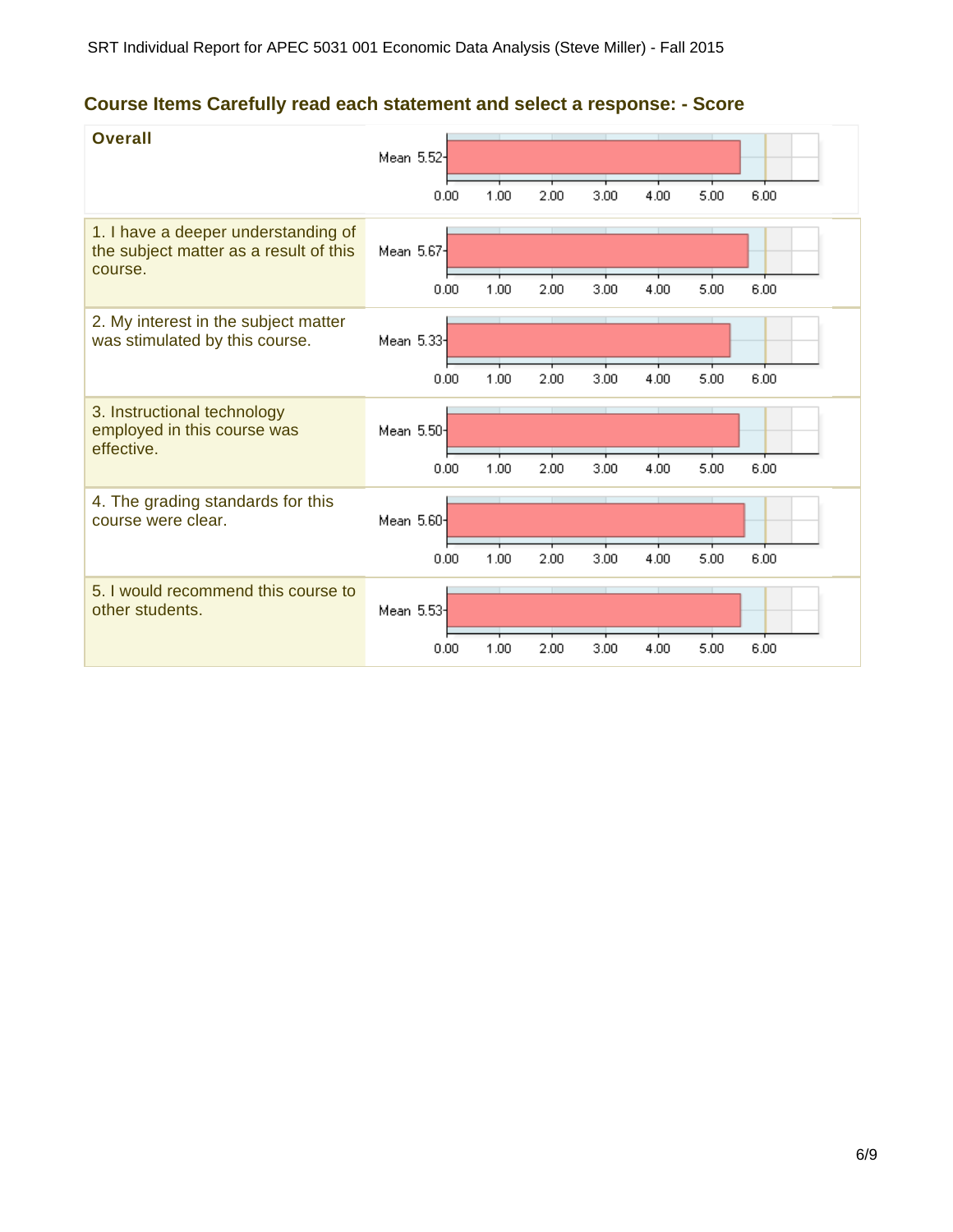### **Course Items Carefully read each statement and select a response: - Frequency**

1. I have a deeper understanding of the subject matter as a result of this course.



| <b>Statistics</b>         | <b>Value</b> |
|---------------------------|--------------|
| Mean                      | 5.67         |
| Median                    | 6.00         |
| <b>Standard Deviation</b> | $+/-0.49$    |

### 3. Instructional technology employed in this course 4. The grading standards for this course were was effective.

|            | 6 Strongly Agree      |    | 10 71.43% |    |     |      |
|------------|-----------------------|----|-----------|----|-----|------|
| 5 Agree    |                       |    | 7.14%     |    |     |      |
|            | 4 Somewhat Agree      |    | 3 21.43%  |    |     |      |
|            | 3 Somewhat Disagree 0 |    | $0.00\%$  |    |     |      |
| 2 Disagree |                       |    | 0.00%     |    |     |      |
|            | 1 Strongly Disagree   | ο  | $0.00\%$  |    |     |      |
| Total      |                       | 14 |           | 0% | 50% | 100% |

| <b>Statistics</b>         | <b>Value</b> |
|---------------------------|--------------|
| Mean                      | 5.50         |
| Median                    | 6.00         |
| <b>Standard Deviation</b> | $+/-0.85$    |

5. I would recommend this course to other students.



| Mean                      | 5.53      |
|---------------------------|-----------|
| Median                    | 6.00      |
| <b>Standard Deviation</b> | $+/-0.64$ |

**Approximately how many hours per week do you spend working on homework, reading, and projects for this course?**

2. My interest in the subject matter was stimulated by this course.



| <b>Statistics</b>         | <b>Value</b> |
|---------------------------|--------------|
| Mean                      | 5.33         |
| Median                    | 6.00         |
| <b>Standard Deviation</b> | $+/-0.82$    |

clear.

| 6 Strongly Agree      |    | 60.00% |    |     |      |
|-----------------------|----|--------|----|-----|------|
| 5 Agree               | ĥ  | 40.00% |    |     |      |
| 4 Somewhat Agree      | 0  | 0.00%  |    |     |      |
| 3 Somewhat Disagree 0 |    | 0.00%  |    |     |      |
| 2 Disagree            |    | 0.00%  |    |     |      |
| 1 Strongly Disagree   | 0  | 0.00%  |    |     |      |
| Total                 | 15 |        | 0% | 50% | 1በበ% |

| <b>Statistics</b>         | Value     |
|---------------------------|-----------|
| Mean                      | 5.60      |
| Median                    | 6.00      |
| <b>Standard Deviation</b> | $+/-0.51$ |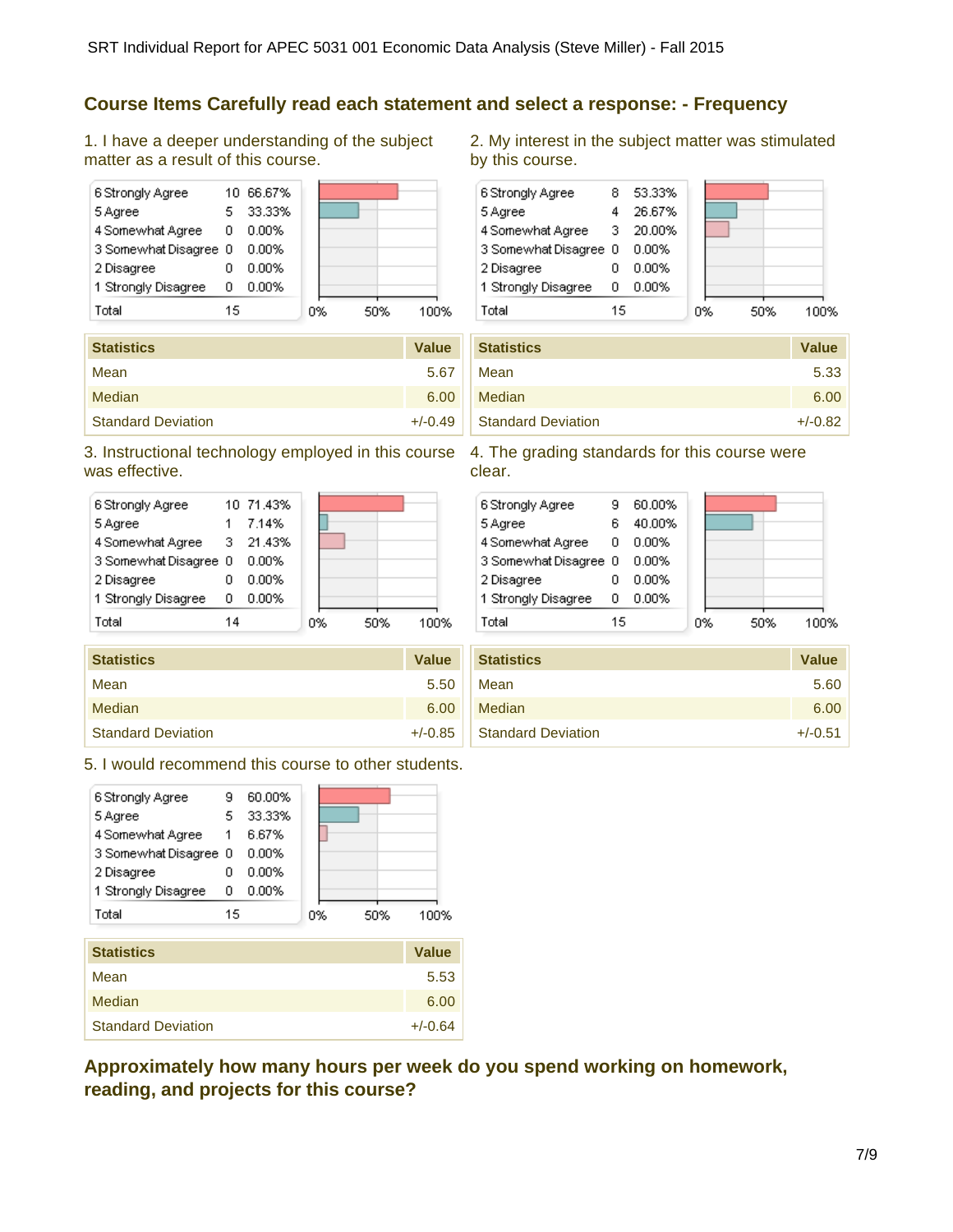### SRT Individual Report for APEC 5031 001 Economic Data Analysis (Steve Miller) - Fall 2015